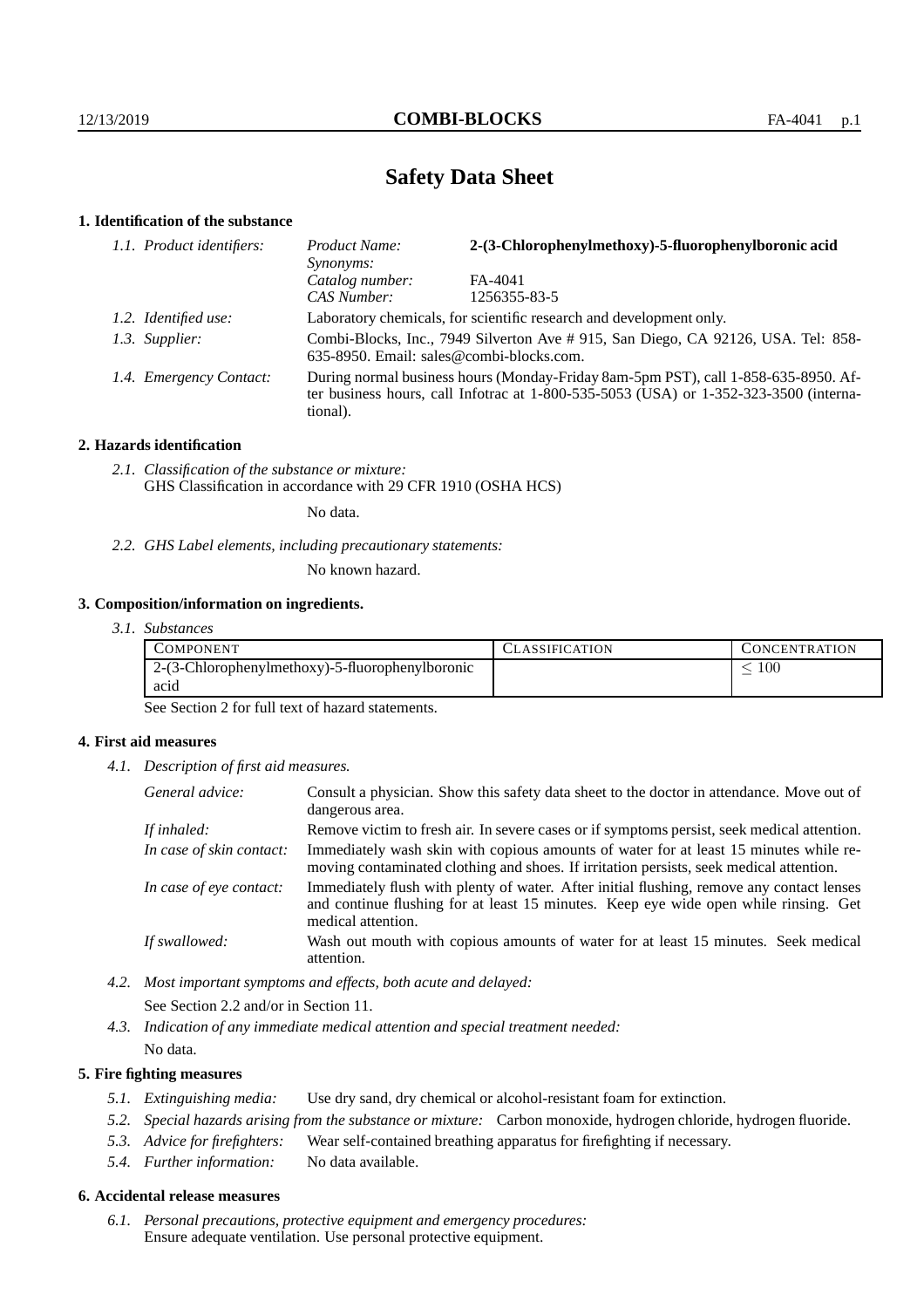| 6.2. Environmental precautions:            |                                                                                                                                                                                                                                                                                                                        |  |  |
|--------------------------------------------|------------------------------------------------------------------------------------------------------------------------------------------------------------------------------------------------------------------------------------------------------------------------------------------------------------------------|--|--|
|                                            | Should not be released into the environment. See Section 12 for additional ecological information.                                                                                                                                                                                                                     |  |  |
|                                            | 6.3. Methods and materials for containment and cleaning up:                                                                                                                                                                                                                                                            |  |  |
|                                            | Sweep up or vacuum up spillage and collect in suitable container for disposal.                                                                                                                                                                                                                                         |  |  |
| 6.4. Reference to other sections:          |                                                                                                                                                                                                                                                                                                                        |  |  |
|                                            | Refer to protective measures listed in Sections 8 and 13.                                                                                                                                                                                                                                                              |  |  |
| 7. Handling and storage                    |                                                                                                                                                                                                                                                                                                                        |  |  |
|                                            | 7.1. Precautions for safe handling: Avoid contact with skin and eyes. Avoid inhalation of vapour or mist. Keep away<br>from sources of ignition - No smoking. Take measures to prevent the build up of electro-<br>static charge. For precautions see section 2.2.                                                     |  |  |
|                                            | 7.2. Conditions for safe storage, including any incompatibilities: Keep container tightly closed in a dry and well-ventilated<br>place. Containers which are opened must be carefully resealed and kept upright to prevent<br>leakage.                                                                                 |  |  |
| 7.3. Specific end use(s):                  | Laboratory chemicals, for scientific research and development only.                                                                                                                                                                                                                                                    |  |  |
| 8. Exposure Controls / Personal protection |                                                                                                                                                                                                                                                                                                                        |  |  |
| 8.1. Control parameters:                   |                                                                                                                                                                                                                                                                                                                        |  |  |
|                                            | Components with workplace control parameters: Contains no substances with occupational exposure limit values.                                                                                                                                                                                                          |  |  |
| 8.2. Exposure controls:                    |                                                                                                                                                                                                                                                                                                                        |  |  |
|                                            | Appropriate engineering controls: Ensure that eyewash stations and safety showers are close to the workstation<br>location. Ensure adequate ventilation, especially in confined areas.                                                                                                                                 |  |  |
| Personal protective equipment:             |                                                                                                                                                                                                                                                                                                                        |  |  |
| Eye/face protection:                       | Wear appropriate protective eyeglasses or chemical safety goggles as described by OSHA's<br>eye and face protection regulations in 29 CFR 1910.133 or European Standard EN166.                                                                                                                                         |  |  |
| Skin protection:                           | Handle with gloves. Gloves must be inspected prior to use. Use proper glove removal<br>technique (without touching glove's outer surface) to avoid skin contact with this product.<br>Dispose of contaminated gloves after use in accordance with applicable laws and good<br>laboratory practices. Wash and dry hands |  |  |
| <b>Body Protection:</b>                    | Complete suit protecting against chemicals, Flame retardant antistatic protective clothing.,<br>The type of protective equipment must be selected according to the concentration and<br>amount of the dangerous substance at the specific workplace.                                                                   |  |  |
| Respiratory protection:                    |                                                                                                                                                                                                                                                                                                                        |  |  |

Control of environmental exposure: Prevent further leakage or spillage if safe to do so. Do not let product enter drains.

# **9. Physical and chemical properties**

*9.1. Information on basic physical and chemical properties*

| (a)      | Appearance:                                   | No data  |
|----------|-----------------------------------------------|----------|
| (b)      | Odour:                                        | No data  |
| (c)      | Odour Threshold:                              | No data  |
| (d)      | pH:                                           | No data  |
| (e)      | Melting point/freezing point:                 | No date. |
| (f)      | Initial boiling point and boiling range:      | No data  |
| (g)      | Flash point:                                  | No data  |
| (h)      | Evaporatoin rate:                             | No data  |
| (i)      | Flammability (solid, gas):                    | No data  |
| (i)      | Upper/lower flammability or explosive limits: | No data  |
| $\rm(k)$ | Vapour pressure:                              | No data  |
| (1)      | Vapour density:                               | No data  |
| (m)      | Relative density:                             | No data  |
| (n)      | Water solubility:                             | No data  |
| (0)      | Partition coefficient: n-octanol/water:       | No data  |
| (p)      | Auto-ignition:                                | No data  |
| (q)      | Decomposition temperature:                    | No data  |
| (r)      | Viscosity:                                    | No data  |
| (s)      | Explosive properties:                         | No data  |
| (t)      | Oxidizing properties:                         | No data  |